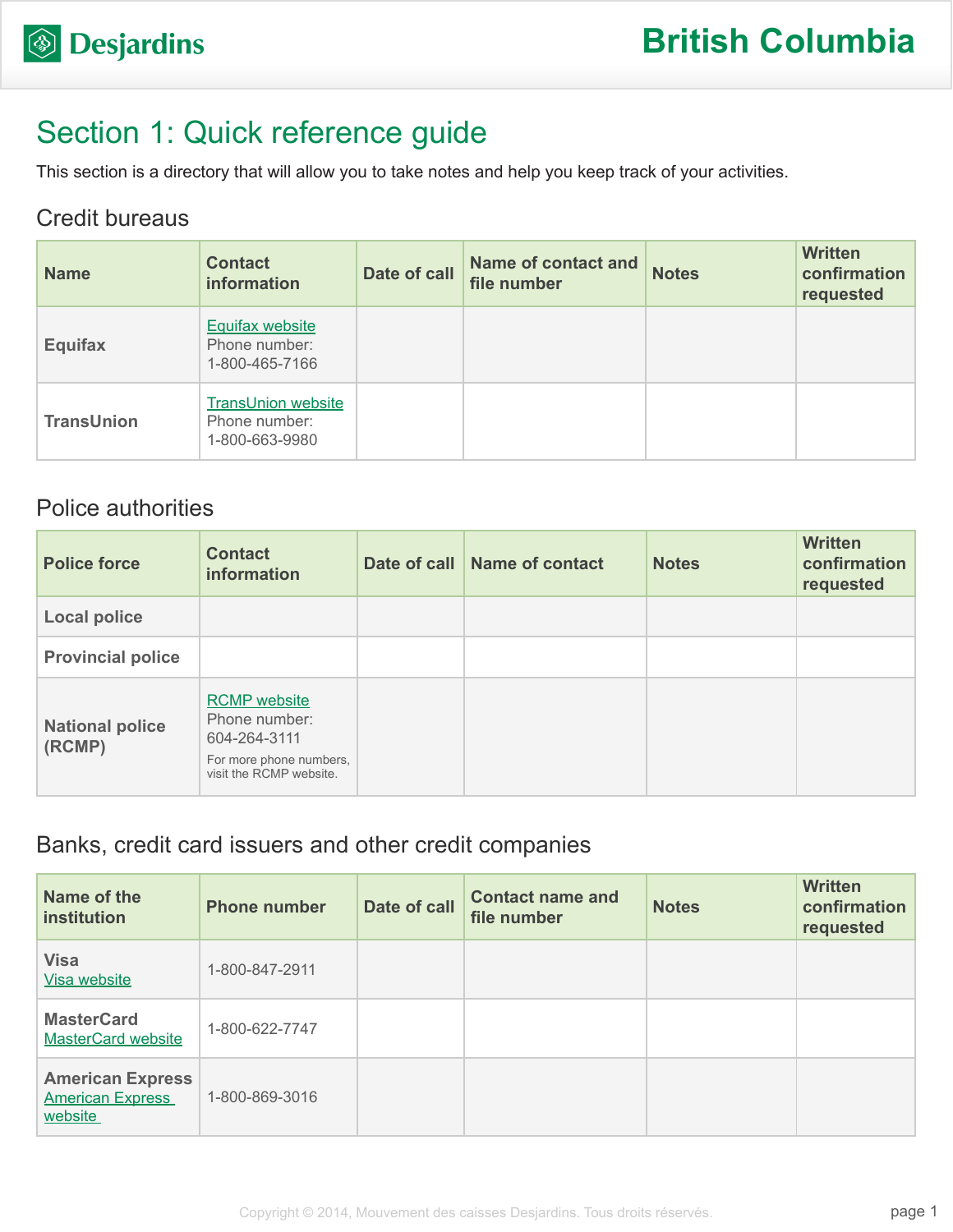

| Name of the<br><b>institution</b>                                                                                                      | <b>Phone number</b> | Date of call | <b>Contact name and</b><br>file number | <b>Notes</b> | <b>Written</b><br>confirmation<br>requested |
|----------------------------------------------------------------------------------------------------------------------------------------|---------------------|--------------|----------------------------------------|--------------|---------------------------------------------|
| <b>Canadian Bankers</b><br><b>Association -</b><br><b>List of banks</b><br>operating in<br><b>Canada</b><br><b>Association website</b> |                     |              |                                        |              |                                             |
| <b>Ombudsman for</b><br><b>Banking Services</b><br>and Investments<br>Ombudsman website                                                | 1-888-451-4519      |              |                                        |              |                                             |

## Other organizations that issue cards and licences

| Name of the<br>organization                                                                            | <b>Contact</b><br>information                                                                                                                    | <b>Date of call</b> | <b>Name of contact and</b><br>file number | <b>Notes</b> | <b>Written</b><br>confirmation<br>requested |
|--------------------------------------------------------------------------------------------------------|--------------------------------------------------------------------------------------------------------------------------------------------------|---------------------|-------------------------------------------|--------------|---------------------------------------------|
| <b>Employment</b><br>and Social<br><b>Development</b><br><b>Canada</b><br>(social insurance<br>number) | <b>ESDC</b> website<br>Phone number:<br>1-800-622-6232                                                                                           |                     |                                           |              |                                             |
| <b>Passport Canada</b>                                                                                 | <b>Passport Canada</b><br>website<br>Phone number:<br>1-800-567-6868<br>Calls outside<br>Canada and the<br>U.S.: 819-997-8338                    |                     |                                           |              |                                             |
| <b>International</b><br>driver's licences<br>(issued by CAA)                                           | <b>CAA</b> website<br><b>British Columbia</b><br><b>Automobile</b><br><b>Association (BCAA)</b><br>Phone number:<br>1-877-325-8888               |                     |                                           |              |                                             |
| Immigration<br>and Citizenship<br><b>Canada</b>                                                        | Immigration and<br><b>Citizenship Canada</b><br>website<br>Phone number:<br>1-888-242-2100<br>For permanent<br>resident cards:<br>1-800-255-4541 |                     |                                           |              |                                             |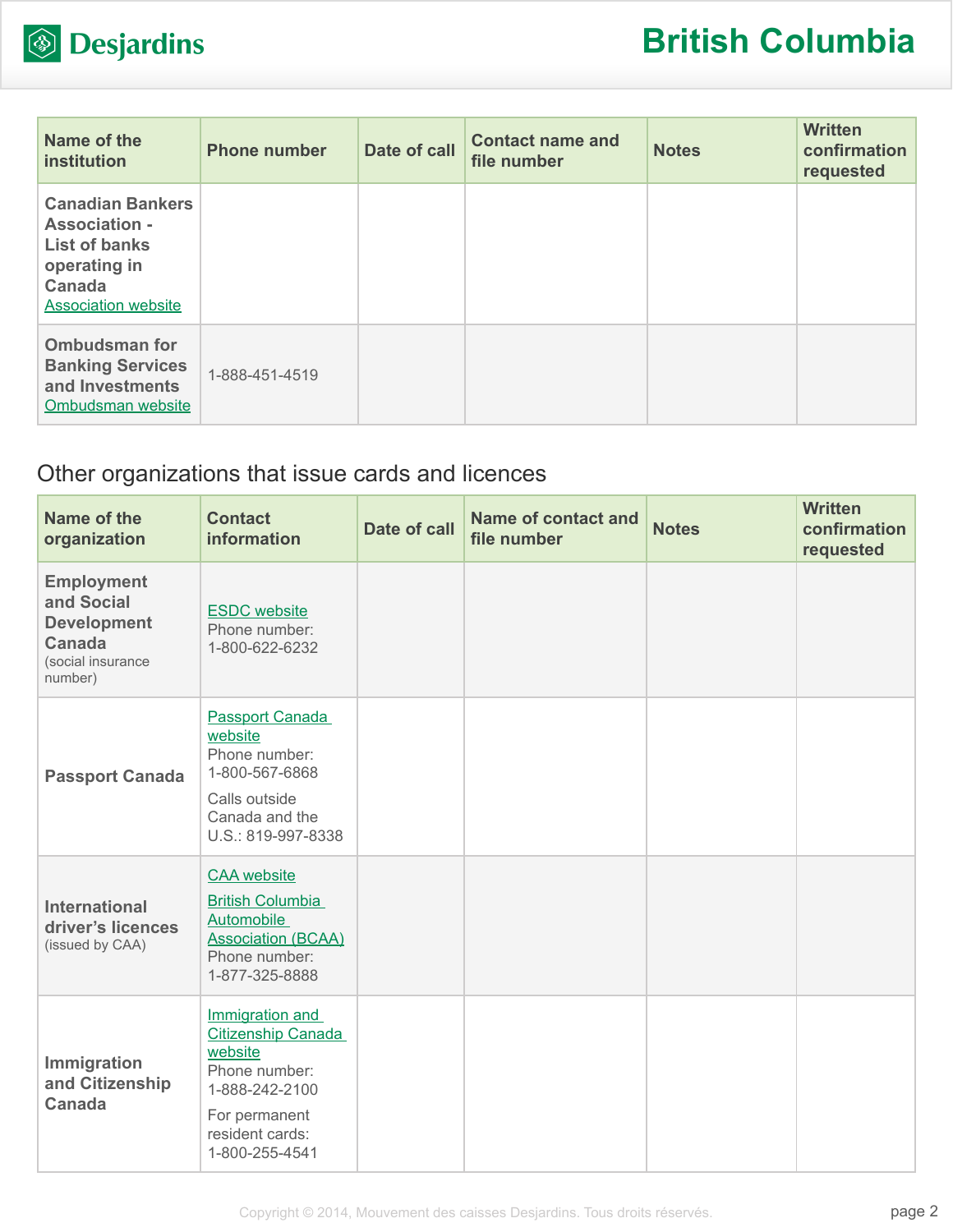

| Name of the<br>organization                                                               | <b>Contact</b><br>information                          | Date of call | <b>Name of contact and</b><br>file number | <b>Notes</b> | <b>Written</b><br>confirmation<br>requested |
|-------------------------------------------------------------------------------------------|--------------------------------------------------------|--------------|-------------------------------------------|--------------|---------------------------------------------|
| <b>Employment</b><br>and Social<br><b>Development</b><br>Canada<br>(Old Age Security)     | <b>ESDC</b> website<br>Phone number:<br>1-800-277-9915 |              |                                           |              |                                             |
| <b>Provincial health</b><br>card                                                          |                                                        |              |                                           |              |                                             |
| <b>Hospital cards</b>                                                                     |                                                        |              |                                           |              |                                             |
| <b>Other licensing</b><br>agencies                                                        |                                                        |              |                                           |              |                                             |
| Vital statistics,<br>birth, marriage<br>and death<br>certificates                         |                                                        |              |                                           |              |                                             |
| <b>Membership</b><br>cards<br>(sports clubs,<br>gyms, professional<br>associations, etc.) |                                                        |              |                                           |              |                                             |

### Organizations that provide information and assistance

| Name of the<br>organization                  | <b>Contact</b><br>information                                                              | Date of call | <b>Name of contact and</b><br>file number | <b>Notes</b> | <b>Written</b><br>confirmation<br>requested |
|----------------------------------------------|--------------------------------------------------------------------------------------------|--------------|-------------------------------------------|--------------|---------------------------------------------|
| <b>Canadian Anti-</b><br><b>Fraud Centre</b> | <b>Canadian Anti-Fraud</b><br>Centre website<br>Phone number:<br>1-888-495-8501            |              |                                           |              |                                             |
| <b>Competition</b><br><b>Bureau</b>          | <b>Competition Bureau</b><br>website<br>Phone number:<br>819-997-4282 or<br>1-800-348-5358 |              |                                           |              |                                             |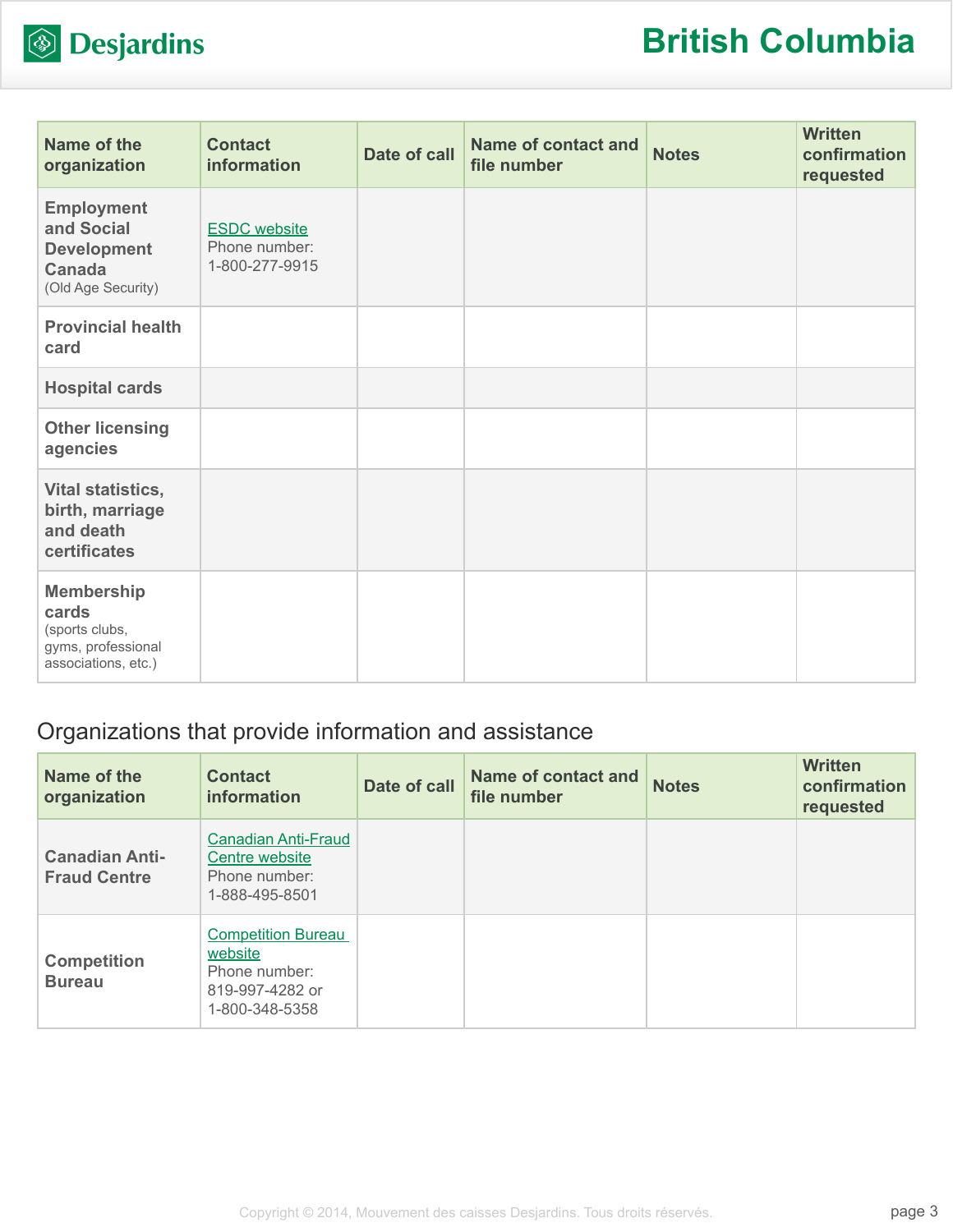

| Name of the<br>organization                                            | <b>Contact</b><br>information                                                         | Date of call | Name of contact and<br>file number | <b>Notes</b> | <b>Written</b><br>confirmation<br>requested |
|------------------------------------------------------------------------|---------------------------------------------------------------------------------------|--------------|------------------------------------|--------------|---------------------------------------------|
| <b>Canadian</b><br><b>Council of Better</b><br><b>Business Bureaus</b> | <b>BBB</b> website<br>Phone number:<br>613-789-5151                                   |              |                                    |              |                                             |
|                                                                        | <b>British Columbia:</b><br>Mainland BC and<br>Yukon<br>Phone number:<br>604-682-2711 |              |                                    |              |                                             |
|                                                                        | Vancouver Island<br>Phone number:<br>250-386-6348 or<br>1-877-826-4222                |              |                                    |              |                                             |

## Section 2: Directory of organizations that can help you

List of organizations you should contact if you discover or suspect you are the victim of identity theft. It will help you keep track of your activities and take action to minimize damages and restore your identity.

### National resources

#### Credit bureaus

| Name of the<br>organization | Name of the organization                                  | <b>Description</b>                                                                                                                                                               |
|-----------------------------|-----------------------------------------------------------|----------------------------------------------------------------------------------------------------------------------------------------------------------------------------------|
| <b>Equifax</b>              | Equifax website<br>Phone number: 1-800-465-7166           | To get a copy of your credit report, request corrections when<br>necessary and put a fraud alert on your file.<br>Please note that this alert will be valid for a 6 year period. |
| <b>TransUnion</b>           | <b>TransUnion website</b><br>Phone number: 1-800-663-9980 | To get a copy of your credit report, request corrections when<br>necessary and put a fraud alert on your file.<br>Please note that this alert will be valid for a 6 year period. |

#### Identity theft prevention organizations

| Name of the<br>organization                  | <b>Contact information</b>                                                                        | <b>Description</b>                                                           |
|----------------------------------------------|---------------------------------------------------------------------------------------------------|------------------------------------------------------------------------------|
| <b>Canadian Anti-</b><br><b>Fraud Centre</b> | <b>Canadian Anti-Fraud Centre</b><br>website<br>Phone number:<br>1-888-495-8501 or 1-705-495-8501 | To report telemarketing, Internet (email) or any type of financial<br>fraud. |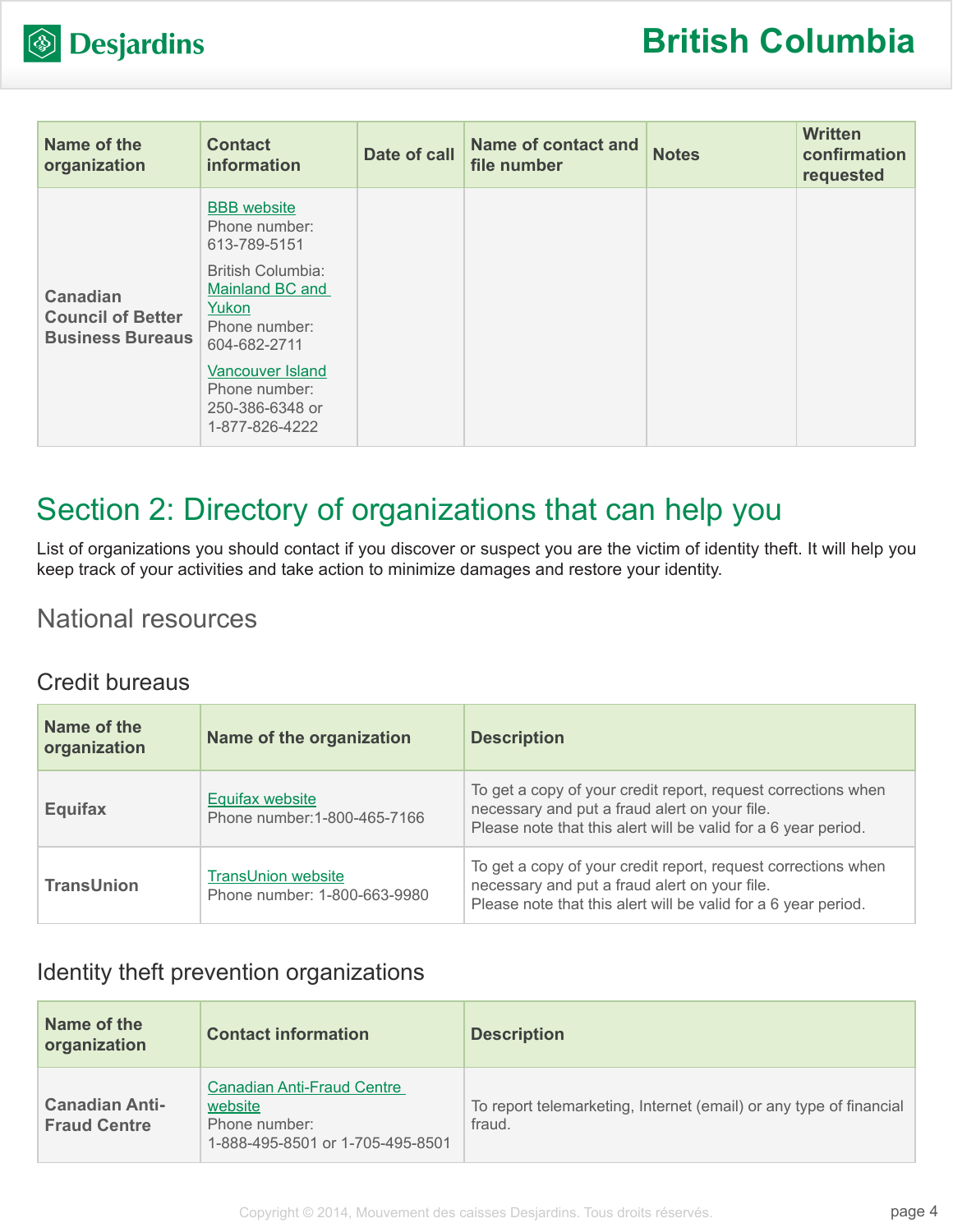

| Name of the<br>organization                                            | <b>Contact information</b>                                                                                  | <b>Description</b>                                  |
|------------------------------------------------------------------------|-------------------------------------------------------------------------------------------------------------|-----------------------------------------------------|
| <b>Canadian Health</b><br><b>Care Anti-Fraud</b><br><b>Association</b> | <b>CHCAFA</b> website<br>Phone number:<br>416-593-2633 or 1-866-962-4222                                    | To report health care fraud.                        |
| <b>RCMP's Scams</b><br>and Fraud section                               | <b>RCMP</b> website<br>Phone number: 604-264-3111<br>For more telephone numbers, visit the RCMP<br>website. | To report cases of fraud that did not occur online. |

## Government agencies

| Name of the<br>organization                                                                  | <b>Contact information</b>                                                                                                               | <b>Description</b>                                                                                                                                                                                                                                   |
|----------------------------------------------------------------------------------------------|------------------------------------------------------------------------------------------------------------------------------------------|------------------------------------------------------------------------------------------------------------------------------------------------------------------------------------------------------------------------------------------------------|
| <b>Employment</b><br>and Social<br><b>Development</b><br>Canada                              | <b>ESDC</b> website<br>Phone number: 1-800-622-6232                                                                                      | To report that your social insurance number is being used<br>fraudulently and to request that it be destroyed and new one<br>issued.<br>Please note that if a new SIN is requested, you will be<br>responsible for 2 SINs for the rest of your life. |
| <b>Passport Canada</b>                                                                       | <b>Passport Canada</b><br>Phone number: 1-800-567-6868<br>Calls outside Canada and the U.S.:<br>819-997-8338                             | To report that your passport is perhaps being used fraudulently<br>and to request a new one, where applicable.                                                                                                                                       |
| Immigration<br>and Citizenship<br><b>Canada</b>                                              | <b>Immigration and Citizenship</b><br>Canada website<br>Phone number: 1-888-242-2100<br>For a permanent resident card:<br>1-800-255-4541 | To report that your proof of citizenship or landed immigrant card<br>are perhaps being used fraudulently and to request that it be<br>destroyed and a new one issued, where applicable.                                                              |
| <b>Employment</b><br>and Social<br><b>Development</b><br><b>Canada</b><br>(Old Age Security) | <b>ESDC</b> website<br>Phone number: 1-800-277-9914                                                                                      | To report that your identity is perhaps being used to receive<br>OAS cheques fraudulently.                                                                                                                                                           |
| <b>Canada Revenue</b><br><b>Agency</b>                                                       | <b>Canada Revenue Agency website</b><br>Phone number: 1-800-267-6999 or<br>1-888-892-5667                                                | To check whether a charity is registered.                                                                                                                                                                                                            |
| <b>RCMP</b><br>(Canadian Firearms<br>Program)                                                | <b>RCMP</b> website<br>Phone number:<br>613-993-7267 or 1-800-731-4000                                                                   | To get a new firearm permit.                                                                                                                                                                                                                         |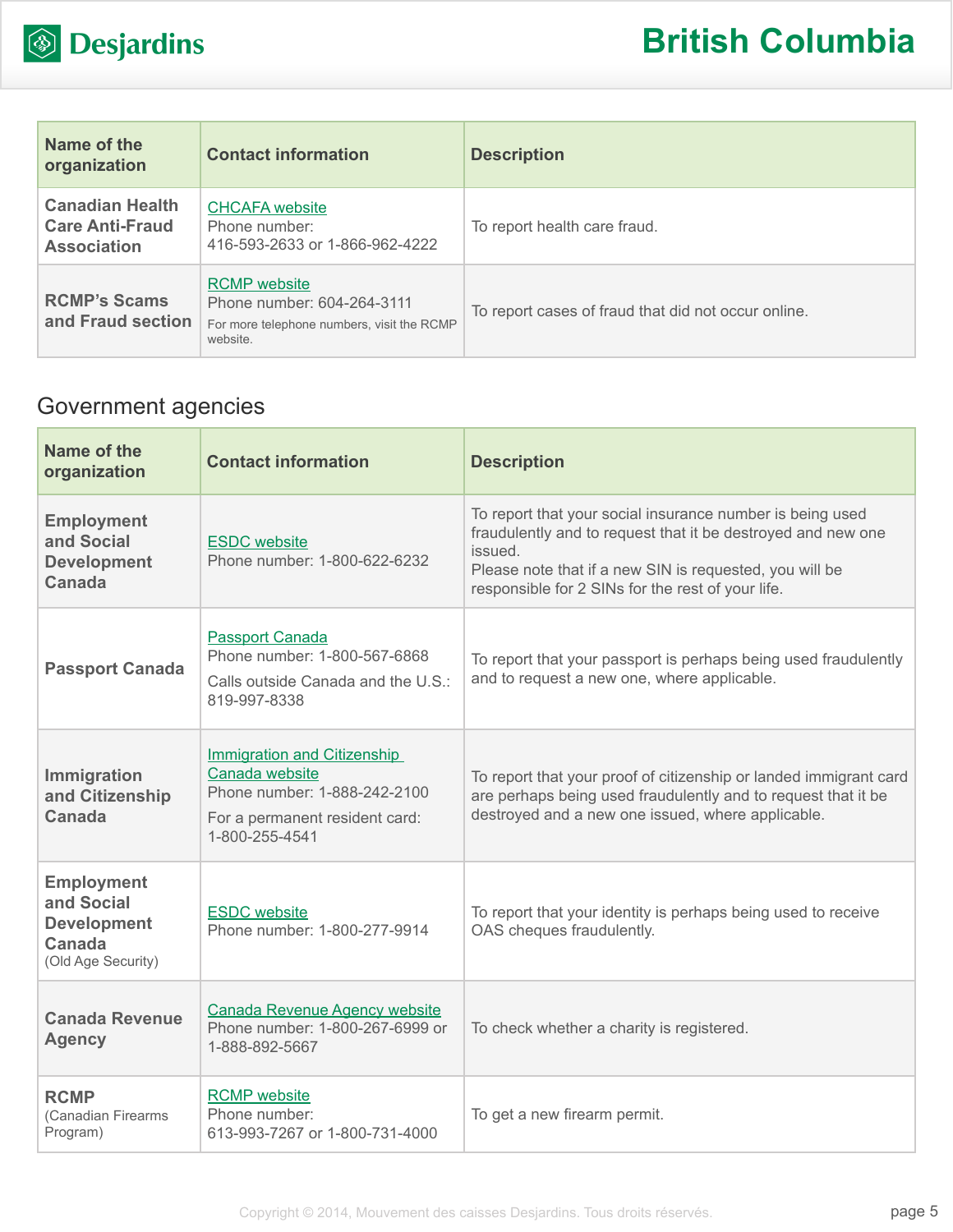

## Other agencies

| Name of the organization                                                                                             | <b>Contact information</b>                                                                                                                                                                                                                  |
|----------------------------------------------------------------------------------------------------------------------|---------------------------------------------------------------------------------------------------------------------------------------------------------------------------------------------------------------------------------------------|
| <b>Office of the Privacy Commissioner of Canada</b>                                                                  | <b>Commissioner's website</b><br>Phone number: 613-947-1698 or 1-800-282-1376                                                                                                                                                               |
| <b>Canadian Bankers Association</b><br>To consult the Canadian Code of Practice for Consumer Debit<br>Card Services. | <b>Association website</b><br>Phone numbers:<br>Head office: 416-362-6092<br>Montreal: 514-840-8747<br>Ottawa: 613-234-4431                                                                                                                 |
| <b>Consumer's Association of Canada</b>                                                                              | <b>Association website</b><br>Phone number: 613-238-2533                                                                                                                                                                                    |
| <b>Canadian Council of Better Business Bureaus</b>                                                                   | <b>BBB</b> website<br>Phone number: 613-789-5151 or 416-644-4936<br><b>British Columbia:</b><br><b>Mainland BC and Yukon</b><br>Phone number:<br>604-682-2711<br><b>Vancouver Island</b><br>Phone number:<br>250-386-6348 or 1-877-826-4222 |
| <b>Retail Council of Canada</b>                                                                                      | <b>RCC</b> website<br>Phone number: 1-888-373-8245<br>West: 204-253-1654 or 1-888-254-1654<br>Grocery Division - Primary: 1-888-373-8245                                                                                                    |
| <b>Credit Counselling Canada</b>                                                                                     | <b>Credit Counselling Canada website</b><br>Phone number: 1-888-527-8999<br><b>British Columbia division</b>                                                                                                                                |
| <b>Public Interest Advocacy Centre</b>                                                                               | <b>PIAC</b> website<br>Phone number: 613-562-4002                                                                                                                                                                                           |
| <b>Interac Association</b>                                                                                           | Interac website<br>Phone number: 416-632-8550 or 1-855-789-2979                                                                                                                                                                             |
| <b>Consumer Measures Committee</b>                                                                                   | Committee website<br>Fax number: 613-952-6927                                                                                                                                                                                               |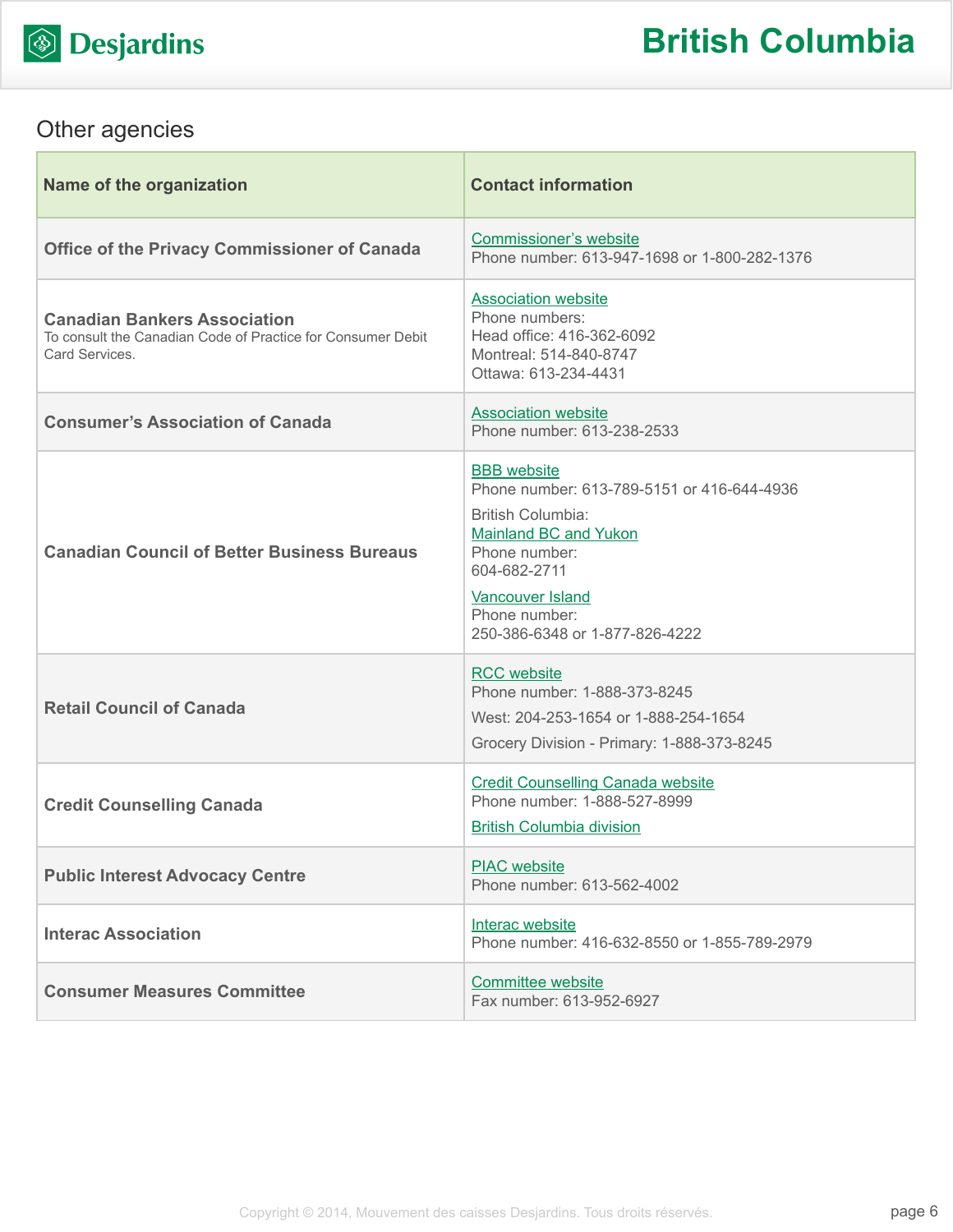

### Provincial resources

| Name of the<br>organization              | <b>Contact information</b>                                                                                                                                                                 | <b>Description</b>                         |
|------------------------------------------|--------------------------------------------------------------------------------------------------------------------------------------------------------------------------------------------|--------------------------------------------|
| <b>Driver Licensing</b><br><b>Office</b> | <b>ICBC</b> website<br>Phone number: 604-661-2800 or<br>1-800-663-3051                                                                                                                     | Driver's licence, registration and ID card |
| <b>Medical Services</b><br>Plan          | <b>British Columbia website</b><br>Phone number: 604-683-7151 or<br>1-800-663-7100                                                                                                         | Health and health insurance card           |
| <b>Vital Statistics</b><br><b>Agency</b> | <b>British Columbia website</b><br>Phone numbers:<br>604-660-2937<br>604-660-2421<br>205-952-2681<br>1-800-663-1867<br>1-800-661-8773<br>Victoria: 250-387-6121<br>Vancouver: 604-660-2421 | Birth, marriage and death certificate      |
| <b>Consumer</b><br><b>Protection BC</b>  | <b>British Columbia website</b><br>Telephone number:<br>604-320-1667 or 1-888-564-9963                                                                                                     |                                            |

## Forms and links

CREDIT EVALUATION AGENCIES [Equifax - Credit Report Request Form](http://www.equifax.com/ecm/canada/EFXCreditReportRequestForm.pdf) [Equifax - Credit Report Update Form](http://www.consumer.equifax.ca/dispute-ca/canada-cr-update-form/en_ca) [TransUnion - Credit Report Request Form](http://www.transunion.ca/docs/personal/Consumer_Disclosure_Request_Form_en.pdf) [TransUnion - Investigation Request Form](http://www.transunion.ca/docs/personal/Credit Investigation Request Form_en.pdf) [TransUnion - Fraud Alert Request Form](http://www.transunion.ca/docs/personal/Ca_Fraud_Alert_Request_Form.pdf)

GENERAL SERVICES [Service Canada](http://www.servicecanada.gc.ca/eng/home.shtml)

SOCIAL INSURANCE NUMBER [Application for a Social Insurance Number](http://www.servicecanada.gc.ca/cgi-bin/search/eforms/index.cgi?app=prfl&frm=nas2120&ln=eng) (Canada) [Information Guide](http://www.servicecanada.gc.ca/eforms/forms/nas-2120-(09-13)e.pdf)